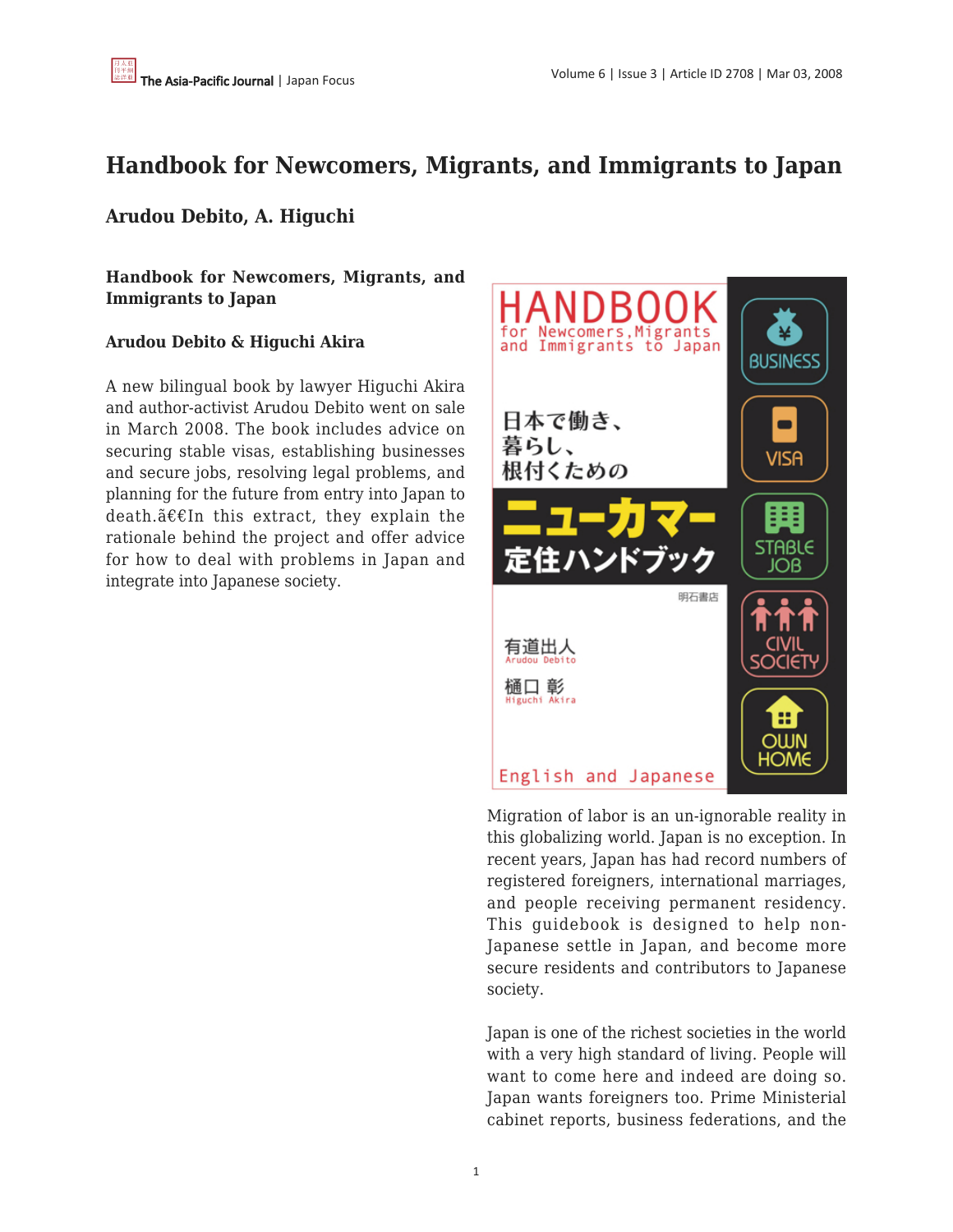United Nations have advised more immigration to Japan to offset its aging society, low birthrate, labor shortages, and shrinking tax base.

Unfortunately, the attitude of the Japanese government towards immigration has generally been one of neglect. Newcomers are not given sufficient guidance to help them settle down in Japan as residents with stable jobs and lifestyles. HANDBOOK wishes to fill that gap. We wish to provide everyone concise advice as veterans of the system, to save readers time and trouble, and help them find out their options for living in Japan.

#### WHAT TO DO IF . . . RESOLVING PROBLEMS

Living in Japan (or in any country) means that problems will come up. However, Japanese society and government does not always make clear (especially to newcomers and non-native speakers) what you can do to get help. Although we cannot cover every possible scenario, here are some headers for common issues:

## **What if you are asked for your passport or "gaijin card" by a police officer?**

Your Alien Registration Card (ARC, informally known as the "Gaijin Card", or gaikokujin touroku shoumeishou is the wallet-sized card you receive from the local Ward Office when you register your address in Japan. It is used in place of your passport, and issued to people who are not tourists. It is proof that your visa is legal, and it works as personal identification (ID). Anyone with a registered Japanese address (i.e. people on three-month visas and up) is no longer required to carry a passport in public. Instead, you are legally required to carry your ARC 24 hours a day, or face arrest under the Immigration Control and Refugee Recognition Act (nyuukoku kanri oyobi nanmin nintei hou).



**Alien Registration Card**

Foreigners in Japan are likely to be stopped and asked for ID (the ARC) by police officers. Politicians have announced plans to halve illegal aliens by 2015, and restore Japan's status as "the world's safest country". In 1999 the National Police Agency created an internal body (the Policy Committee On Internationalization, Kokusaika Taisaku Iinkai) to step up the policing of foreigners. June is officially designated as "Campaign Month against Illegal Foreign Workers" (fuhou shuurou gaikokujin taisaku kyanpein gekkan), with announcements issued by the Immigration Bureau. There are also "Prevention of Terrorism" and "Control of Infectious Diseases" policies in the pipeline. The crackdown will affect all foreigners (and sometimes foreignlooking citizens) in Japan, so be prepared. ARC checks can happen anywhere.

If the police officer shows his badge, you must display your ARC or face arrest under the Immigration Control and Refugee Recognition Act. However, you do have some rights. The Foreign Registry Law (gaikokujin touroku hou, or gaitouhou for short) requires you to carry the ARC. It does NOT require you to carry your passport (again, passports are required for tourists, governed under a different law).

So if the police demand your passport, say, softly and politely, "I am not a tourist. I am a resident of Japan. I am not carrying my passport." (Watashi wa tsuurisuto ja arimasen.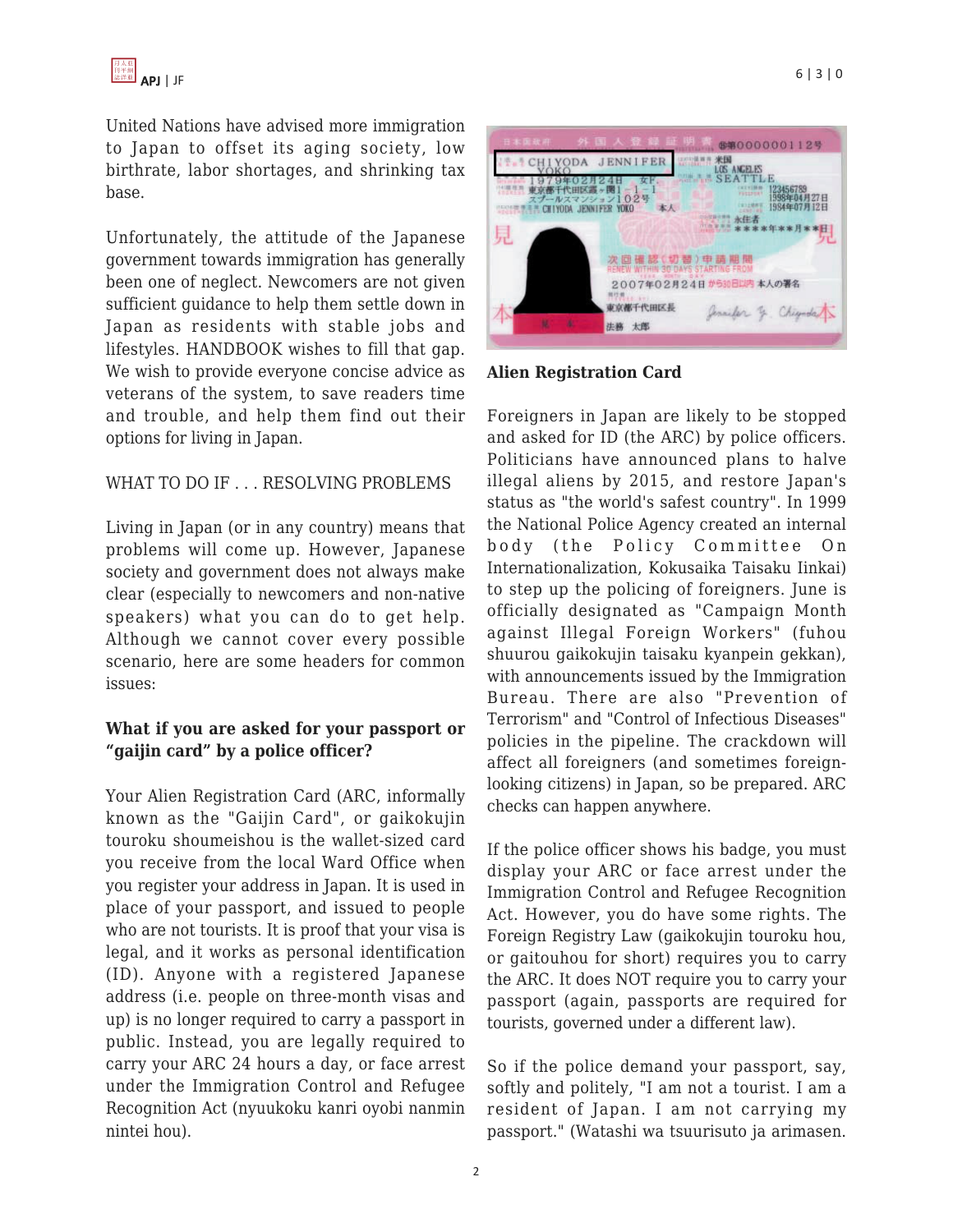

Nihon no juumin desu. Pasupouto wa motte imasen.)

If the police ask for your ARC, then ask the police for some ID. Under the Foreign Registry Law, Article 13, an officer must display identification if asked for it as long as you are not near a Police Box (kouban). We recommend that you write down the policeman's name and six-digit badge number (say: "Sorry, please show me your name and badge", Sumimasen, onamae to keisatsu techou o misete kudasai) for future responsibility. If the policeman shows his badge, then you must show your ARC.

If the policeman refuses to show you ID, we recommend that you continue negotiations calmly, with a smile, to show that you know your rights, and that the police should know their duties. We recommend you print up the pertinent laws and carry them around with you, just in case.

#### Download it [here](http://www.debito.org/instantcheckpointsbrief.html):

However, do not let the situation escalate. The police in Japan are very powerful. Because you are a foreigner, falling under different laws than citizens, the Japanese police have the power to stop, search, and seize you at any time under any suspicion. (They cannot do this to citizens, under the Keisatsukan Shokumu Shikkou Hou, or the "Police Enforcement of Duties Law", without suspicion of a specific crime or probable cause.). You do not want to get arrested in Japan

If you do not cooperate, they may want to take you to the nearest Police Box. By law they cannot do this unless they arrest you (taiho). Police may stress that questioning is "voluntary" (nin'i no torishirabe), but insist that you do not wish to be questioned without a good reason. Calmly ask questions with a smile, such as, "Am I under arrest? If not, then I am not under any obligation to go to the Police Box." (Sumimasen, watashi wa taiho sarete imasu ka. Sou ja nakereba, kouban made iku gimu wa nai to omoimasu.)

Those are your options. Be careful. Don't get angry, raise your voice, or make any sudden moves with your body. If the Japanese police perceive you as threatening or suspicious, you may be taken into custody, for koumu'in shikkou bougai, or the "obstruction of a public official in the course of his duties".

What if you are asked for your passport and/or gaijin card by anyone else?

By law, only those who have policing powers granted to them by the Ministry of Justice (police officers, Immigration officials, etc.) may ask for the Alien Registration Card (ARC).

 $\hat{a}$ — $\cap$  Download the laws governing the ARC in English and Japanese [here.](http://www.debito.org/residentspage.html#checkpoints)

However, with government policy pushes against terrorism and illegal aliens, Japan's police are asking the general public to help them find "bad foreigners" (furyou gaikokujin). As a result, we have received reports of hotels, video stores, sports clubs, and employers asking to see and photocopy ARCs, sometimes as a condition for providing service or continuing employment. This is not legal, and you are under no obligation to cooperate.

Hotels may insist that they must ask you for your passport or ARC because laws governing hotels have changed (as of April 1, 2005). We suggest you inform the management that the law change only requires tourists to show ID; residents of Japan are still not required to show ID, so say that you are a registered resident of Japan. If you need a copy of the pertinent laws in English and Japanese, provided to hotels by the Ministry of Health, Labour, and Welfare, download them from

 $\hat{a}$ — $\prod$  [here.](http://www.debito.org/newhotelpassportlaw.html)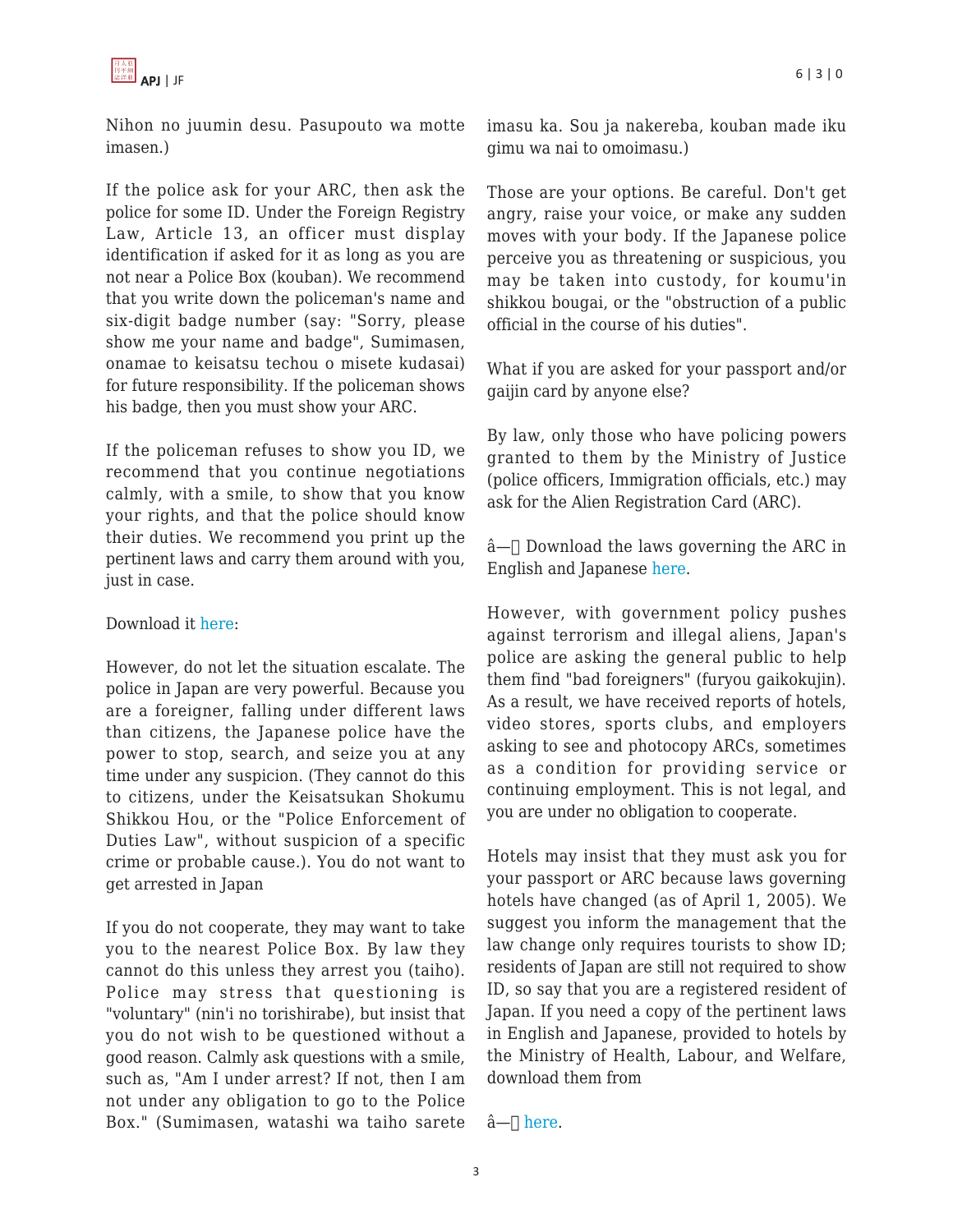However, many stores will require ID from every customer (regardless of nationality) before allowing access to their facilities (such as renting equipment). If you do not want to show your ARC, we recommend you ask the management if you may show the same ID as a Japanese customer, such as a driver license (unten menkyo shou é $\lceil\langle e^*\rangle\langle a \rangle \cdot \lceil\langle e^*\pm e^*\rangle\langle a \rangle$  or a health insurance policy (kenkou hokenshou å $\lceil \frac{\mathcal{V}^2}{2}a^{\frac{1}{2}}\right|$ 険è"¼), which works for Japanese who do not drive. (There is, by the way, no universal ID card system in Japan.)

But if a store clerk insists that all foreigners must show the ARC as ID, we recommend a) that you inform them that this is not required by law (download copies of the law from the link above and show them as proof), b) that you show your ARC, or c) that you take your business elsewhere. That is all you can do.

Of course, if you have no other form of ID, and do not mind showing the clerk your ARC, go ahead. But we believe you should not need to show any more ID than what is legally required from a Japanese citizen, except when it is a situation specifically involving the policing of foreign residents. Renting a DVD at a video store should not require proof of a valid Immigration visa.

However, if your employer is requesting proof of a valid visa (because the police are also contacting businesses to find illegal aliens), we suggest you cooperate. We believe that employers should (finally) be held responsible for employing their workers legally in Japan, and that employees should cooperate.

As of October 1, 2007, the law requires employers to confirm their non-Japanese employees' visa status, and register their foreign employees with Hello Work. People employing visa overstayers, or non-Japanese with incorrect SOR, will be fined up to 3,000,000 yen. However, the law only requires that you display, not photocopy, your ARC, and your passport is not required. Also, you need not display your ARC every time you receive money. If anyone but your main employer asks for your ARC, tell them that you are not required to do so by law.

What if you are arrested or taken into custody by the Japanese police?

Being arrested (taiho é $\epsilon \otimes \infty$ ] $\bullet$ ) or taken in to custody (kousoku  $\mathbf{e} \in \mathbb{R}^n$ ) by the Japanese police is one of the most frightening experiences you can have in Japan. Avoid it.

If you are in custody without arrest, Japanese police can hold you for voluntary questioning (nin'i torishirabe<sup>1</sup>) indefinitely. You are not allowed to have a lawyer during any police interrogations (tori shirabe, jinmon) in Japan, so be careful what you say. Try to find out why they are holding you, and if you not under arrest, ask if you may leave. If you try to get up and leave prematurely, they will just formally arrest you for the crime of koumu'in shikkou bougai ("obstruction of a public official in the course of his duties"<sup>3</sup>). Time it right.

To confirm whether or not you have been arrested, ask "Watashi wa taiho sarete imasu ka." Then ask on what charge (donna yougi de taiho sarete imasu ka).

However, we recommend that you do not speak in Japanese during interrogation. You should communicate with police in your native language. Ask for an interpreter. Do not talk until an interpreter arrives, because if the police feel that your Japanese ability is sufficient, they will treat you like any other Japanese suspect. There have been cases of suspects claiming that they confessed to crimes without their full understanding.

If you are placed under arrest, Japanese police can hold you in custody for up to 23 days (3 days of initial interrogation, extendable by 10 days a maximum of two times if a judge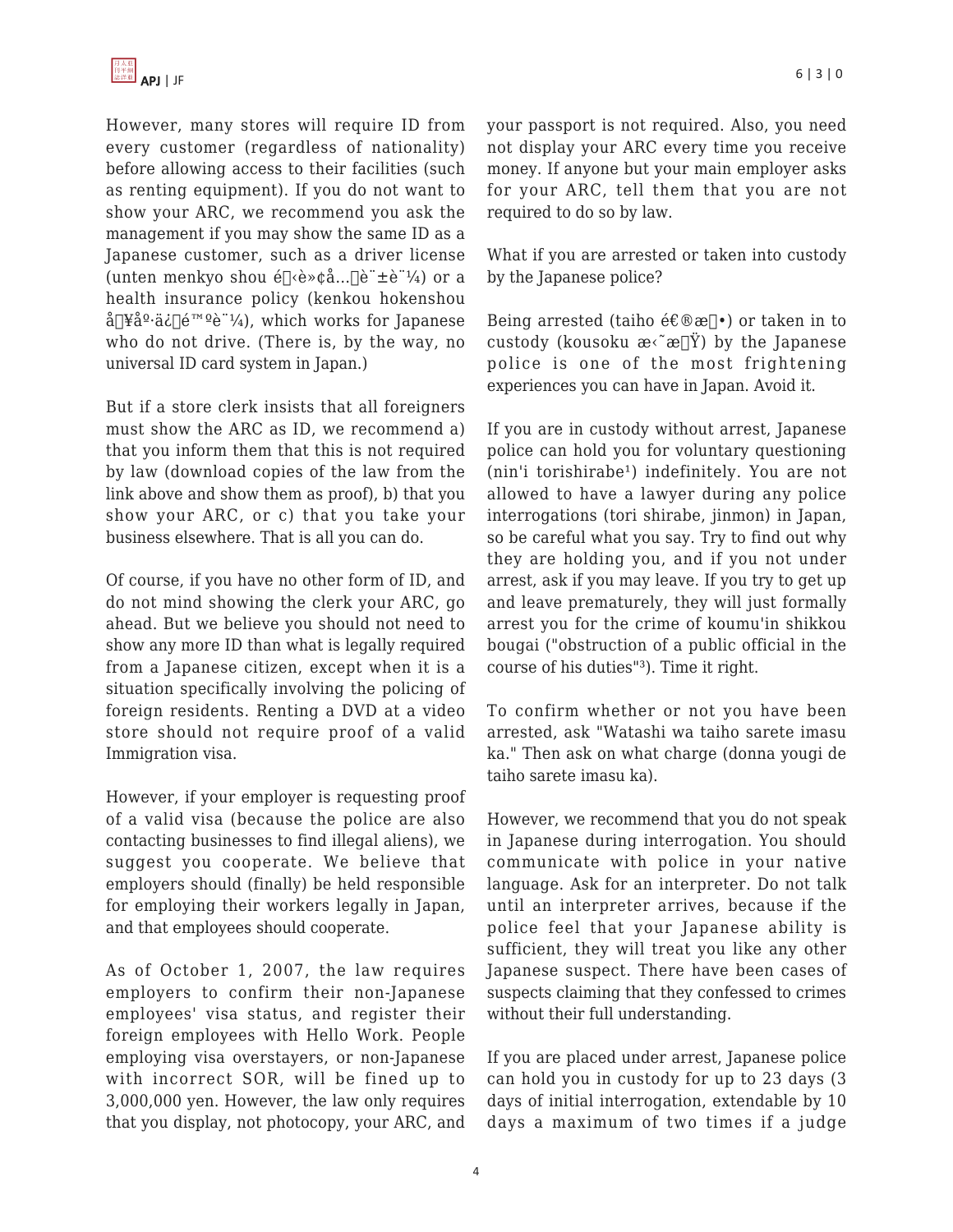approves (which often happens, unless a lawyer intervenes). In rare cases, they can get a fiveday extension on top of that. They can also rearrest you on a different charge and start the process all over again. However, you will be allowed to communicate with the outside world on your third day of arrest. Use this time to contact your embassy, to get you a lawyer and contact your family.

Interrogations, like interrogations in many other countries, can involve teams of police, under hot lights and in smoke-filled rooms, asking you similar questions again and again for days. Repeated questions is an interrogation technique: They are trying to detect differences in your responses to find something suspicious. They often say they will release you as soon as you sign a confession (kyoujutsu chousho), but if you are innocent, DO NOT SIGN. Convictions after confession are very common in Japan, you will probably face punishment, meaning losing your job, being fined, even going to jail.

The Japanese police interrogation system has many problems. There are credible reports of extracting information through unfair means (such as signed confessions in a language that detainees could not read), through physical and mental duress (beatings, sleep deprivation), and denial of outside communication, consular contact, or legal counsel. There have been deaths in custody. More on this at the United States Department of State Country Reports on Human Rights Practices, updated annually:

#### Find it [here](http://www.state.gov/g/drl/rls/hrrpt/2005/61610.htm).

Japanese criminal law tends towards the Napoleonic (i.e. a suspect is presumed guilty, and must prove his innocence), with a heavy reliance on confession. Moreover, the right to remain silent (mokuhi ken), although guaranteed in the Japanese Constitution, is not a good defense, because it will arouse more suspicion. So answer questions, be cooperative, calm, and friendly, but DO NOT SIGN ANYTHING WITHOUT ADVICE FROM A LAWYER!

We repeat: DO NOT SIGN ANY CONFESSION. Or you will go to jail. Confession (jihaku  $\hat{e} \ddagger^{\alpha} C^{m}$ <sup>1</sup>/<sub>2</sub>) equals conviction in Japan. It will not be overturned later in court.

Information on how to get a lawyer (ask for the Lawyer on Duty, or touban bengoshi  $a^{3}/2$ "ç $\cdot$ ªå $^{4}/4$ []è·å£«) from the Japan Bar Association (Nichibenren, in English):

## [Here](http://www.nichibenren.or.jp/en/index.html). And [here.](http://www.nichibenren.or.jp/en/legal/arrest_01.html)

Final word: The Japanese criminal justice system, with conviction rates at nearly 100%, overwhelmingly favors the prosecution. Do not get arrested in Japan.

## GIVING SOMETHING BACK: DEVELOPING JAPAN'S CIVIL SOCIETY TO HELP MULTICULTURALISM IN JAPAN

Now that you have firmly established yourself in Japanese society and made plans to live here long-term, we suggest you remember how you felt when you first arrived here. Sometimes you probably felt lost, and wished somebody was there to help you, right?

We believe you should help others who follow in your footsteps, and make it easier for newcomers to fit into Japan. This means getting involved and giving something back to society. By helping others, you will eventually be helped too, because the standard of living will rise for everyone. A rising tide lifts all boats in the harbor.

This is why we suggest you do what you can to strengthen Japan's Civil Society. By "Civil Society", we mean not-for-profit organized groups, clubs, volunteers, and associations generally operating independently of the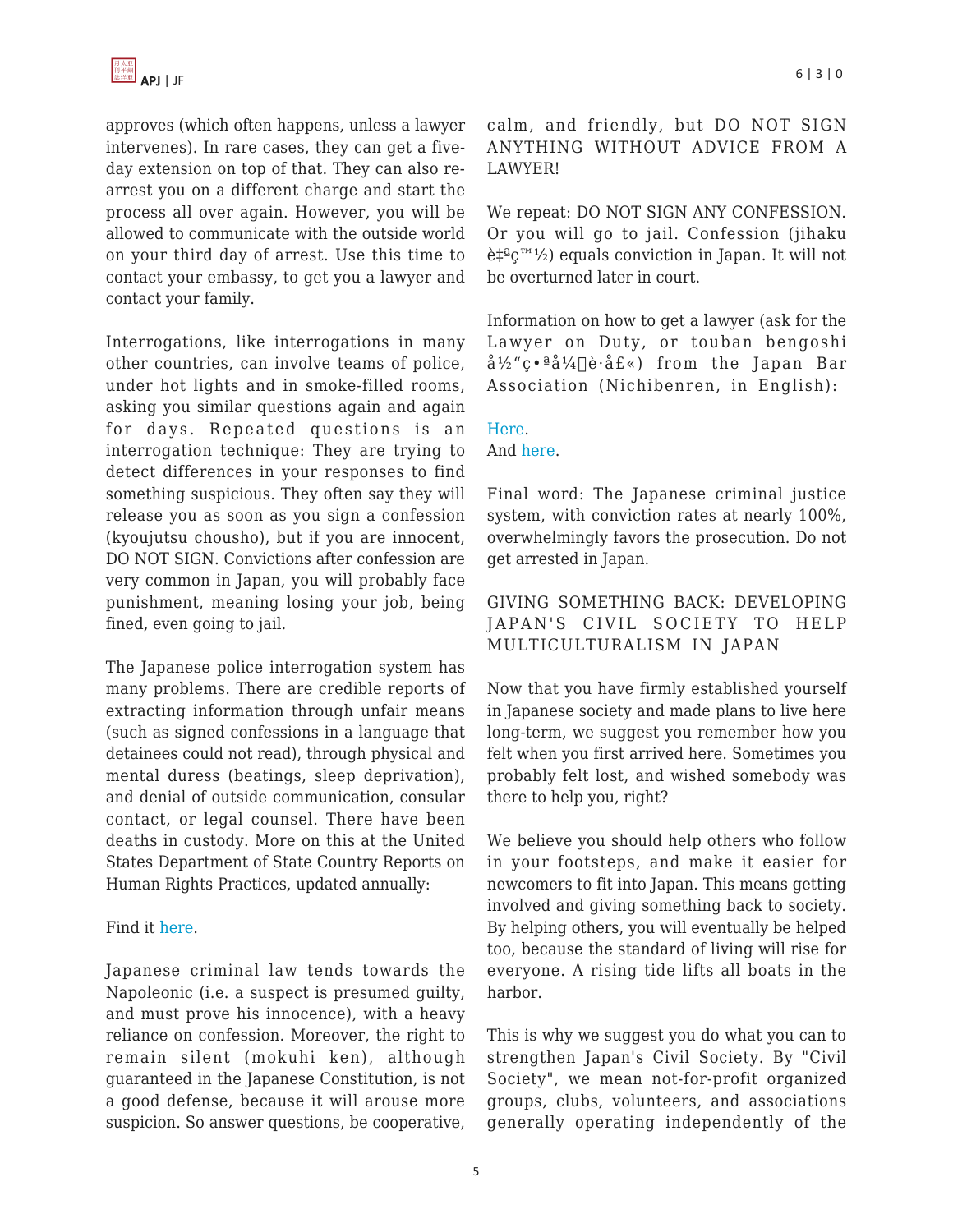government, put together by people at the grassroots level, hoping to make the world a better place. Examples of groups in any Civil Society can include universities, NGOs, environmental movements, religious organizations, minority associations, organized local communities, unions, consumer advocacy groups, human-rights watchdog organizations...

Non-Japanese residents, particularly newcomers, may feel pressure to live "completely Japanese-style" (especially if you are in the Japanese countryside). We believe this is because many of the people around you will think that Japan is unique, "foreign" means "different from Japanese", and assimilating means giving up your differences to do everything the "Japanese Way".

However, we a) do not believe there is one unified "Japanese Way" to do anything, and b) do not believe you should feel pressure to conform your private life to things you are not culturally or psychologically comfortable doing.

We of course recommend you keep a healthy curiosity about, and the proper respect for, the society you are now a resident of. However, just because you live in Japan does not mean that you must sacrifice all of your home culture, attitudes, and beliefs. It is possible to live in Japan both as a Japanese and as a product of an overseas culture. Not half, but double. And it helps if you do not do it alone. This is why you need a group.

What group you should join depends on your needs. However, if you wish to stay in Japan long-term, we recommend that you find likeminded people to spend time productively with. Find other people who understand your attitudes and beliefs, who can support you when you feel lost or lonely. If you do not, you may feel isolated, alone like many newcomers who do not fully assimilate. Isolation will very often contribute to mental stress and an unsustainable lifestyle.

There are many of these types of groups in Japan, believe it or not, and the number is growing every year as more people learn about volunteerism. You might not hear about them in the media, but they exist. You have to find them.

## **1 How to find a group**

You can of course visit your local government, tell them your needs, and ask what groups are out there.

Please understand, however, that many groups that advertise themselves as promoting "internationalization", especially those run by local governments, are often in our experience not very "international". Many are social clubs set up by retirees and hobbyists. In our experience, these groups are often trying to "help Japanese get used to foreigners", not help foreigners get used to life in Japan.

Fortunately, the Internet has made things easier for non-Japanese in Japan. From the mid-1990's, foreigners have been able to chat, mail, and connect with each other as never before, regardless of where they lived. We recommend you invest in an Internet connection at home. If you have a phone line, then save your money, buy a computer, and get hooked up. The Internet is not all that expensive to use anymore, and we are quite sure it will be worth your money.

Once on the World Wide Web, do searches in your native language if necessary (try www.google.com), and see who is out there in a similar situation. Most organizations that are worth joining have a web site to explain who they are and what they do. Even if you do not find a group, you may find some likeminded people to chat with, maybe even advise you.

The point is we wish to stress once again: Unless you have the mental training of a hermit or an ascetic, we recommend you find friends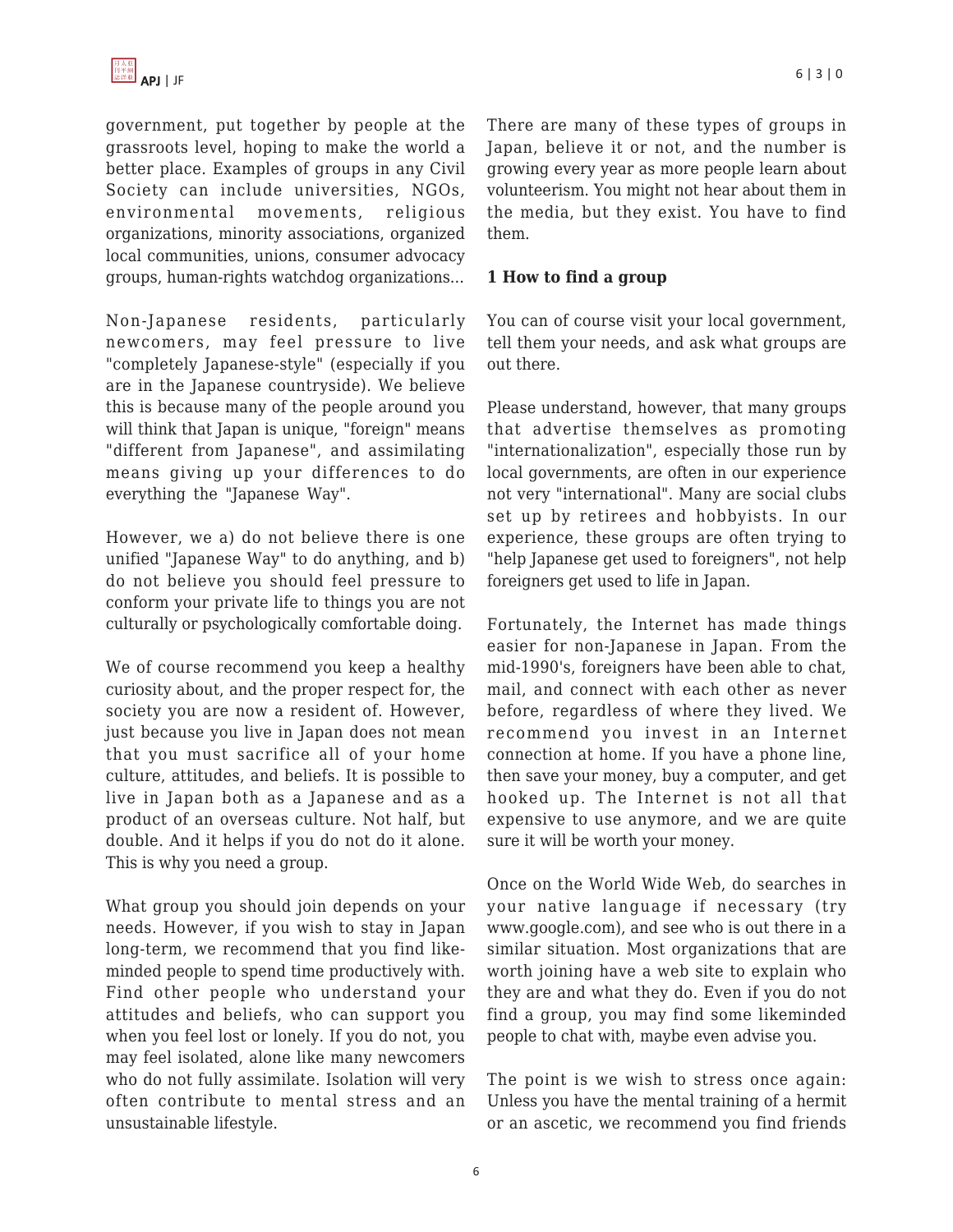

or people to communicate with. Do not make your life in Japan into a solitary confinement experience.

#### **2 Starting your own group**

Why might you start your own group? Because people's needs change over time. The interests or problems which a group was designed to address yesterday might not address new interests or problems today.

In our experience of starting our own groups, you just build it and people will come. Most of the established mailing lists, for example yahoogroups.com, offer a place for you to create a group, write your group's goals on a website, and make it searchable. This costs nothing and it is easy to maintain. You can also establish your own webpage and "blog" (Internet diary/bulletin board) to explain your goals, and the search engines will eventually find you. It is the cheapest, easiest way to get yourself out there.

An example of a grassroots Internet group (which readers can join) is [here](http://www.debito.org/TheCommunity).

Do not expect dozens of people to find you and join your group immediately. Building a group may take years, and you may have people joining who do not share your goals (the Internet is full of people, nicknamed "trolls", who viciously criticize people anonymously for sport). We suggest you be tough, and choose members who believe in your group's goals and intentions. People who are not constructive on the list will waste everyone's time.

We also suggest face-to-face meetings for drinks or coffee from time to time; in our experience the Internet is not a complete substitute for interpersonal conversation. If you want to forge trustworthy and reliable alliances, even possibly friendships, get to know your members as people, not just as opinions.

#### **3 Formalizing your group**

If you want to be taken more seriously in public, consider registering your group with the government. If you find that idea frightening, or you do not have the time or the resources, then start small:

Unregistered organizations (voluntary organizations nin'i dantai)

Under this title, you can remain a voluntary organization without a lot of paperwork. Save your energy and money until your activity draws enough attention and people. Raise enough capital and human resources and then set up a legal entity.

The drawback of being as an unregistered organization is that you have little credibility. You cannot make a contract or legal documents, open a bank account or rent property under the name of your organization, or create a trustworthy balance sheet. You can, however, open a bank account (in your name, but under a title that you create even if you have not registered it with the authorities). But who would contribute to your fund except people who know you and your group personally?

So if you want your group to grow and become more influential, register.

#### Registered Organizations

If people in your group know how to run a business, and can manage an office and keep accounts, you can register your organization with the Japanese government as a Non-Profit Organization (NPO) or a Non-Governmental Organization (NGO). You will not be alone. Since the government formalized rules in 1998, these groups now number in the tens of thousands in Japan.

The advantages of formally registering are that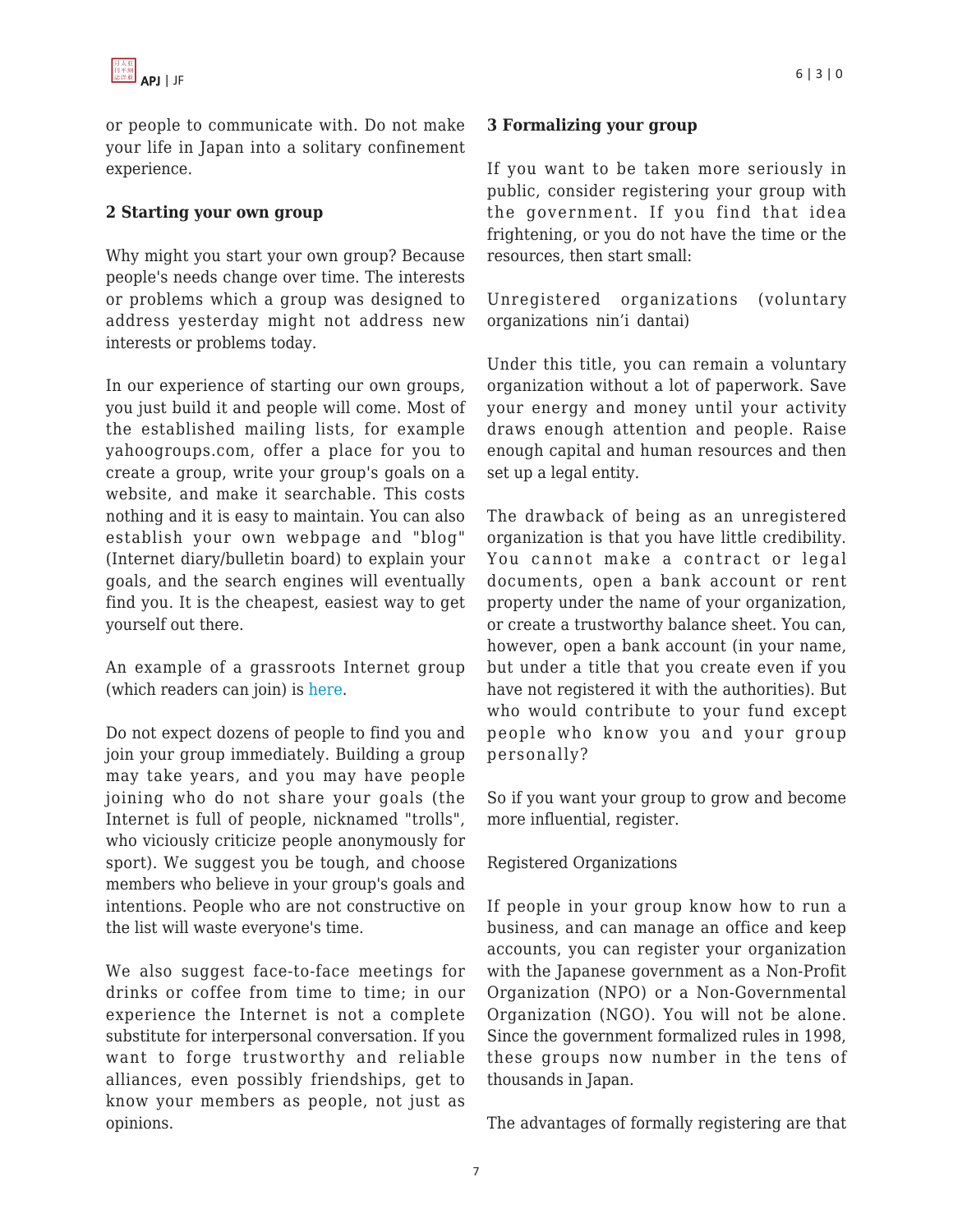you can become a legal body (see Chapter 3), rent an office, and open bank accounts in the name of your group. You will be able to receive charitable contributions from individuals and corporations (which may be tax-deductible for them), even the United Nations and the Japanese government. And you will also be taken more seriously by the mass media and other groups when networking and publicizing your issues.

The disadvantage is that the Japanese government will check into the contents of your organization, and decide whether to give you permission to contribute to society. If administrators see you as primarily engaged in religious or political activities, or putting "unfair" restrictions on membership, your application will probably be rejected. In addition, of course, you will have to draw up a constitution and a clear statement of purpose in Japanese.

#### MAKING ACTIVISM MORE THAN A HOBBY

Regardless of whether you actually make an organization, do you feel so strongly about something that you could devote a substantial amount of your time and energies towards it? We encourage you to do so. That will of course involve awareness raising and public appeals. How to do that:

a) Websites, "blogs", and "wikis": There are several ways of organizing information so that it is archived and accessible 24 hours a day. If you have an issue you can summarize on one Internet page with short, clear points, do so. This will save you time and energy. This way you can direct reporters and concerned readers to a website and not have to repeat yourself constantly.

 $\hat{a}$ — $\Box$  Examples are [here](http://www.debito.org), [here](http://www.tokyoprogressive.org), here, and [here.](http://www.crnjapan.com)

b) Mailing lists: These are collections of email addresses so that you can contact people directly with updates and articles. If you are dealing with a long-term issue, you can send periodical emails to supporters, reporters, and interested people. This has its advantages, because just waiting for people to come to your website is not always as effective. Direct mails keep the news fresh and the reporters alert. You also show people that you are serious about keeping the issue alive, following up on this problem until it gets solved.

c) Speeches: One positive thing about Japan is that people in general will calmly listen to your viewpoint (especially if you are "from a foreign culture") even if they do not agree with what you say. As long as you do not have the reputation for being a "radical" or a quicktempered person, you may get invitations to speak. After you understand your audience and its intentions, gratefully accept these invitations as an opportunity to talk about the issue and to rehearse your arguments. Welcome counterarguments--they will help you sharpen your future arguments.

Also, remember that in terms of speaking tone, acting sunny with humor is almost always better than speaking in an angry or sad voice. Make a good impression of yourself as a person even if you have to sing a sad song. Try your best to give your speech in Japanese.

d) Press conferences (kisha kaiken): Anyone can hold a press conference. It is not difficult. For example, let's say you wish to talk about something involving City Hall. Call up the City Hall Press Club (kisha kurabu è) and tell them that you will speak on a certain topic at a certain time and a certain place. We recommend you fax them a one-page brief (in Japanese is best) with the issue, time and place, and informational websites. They will put the fax in every newspaper mailbox at the Press Club. You can also ask if you can speak at the Press Club itself, although if they say yes, you generally will get no more than a sofa and a coffee table as speaking space. If that is not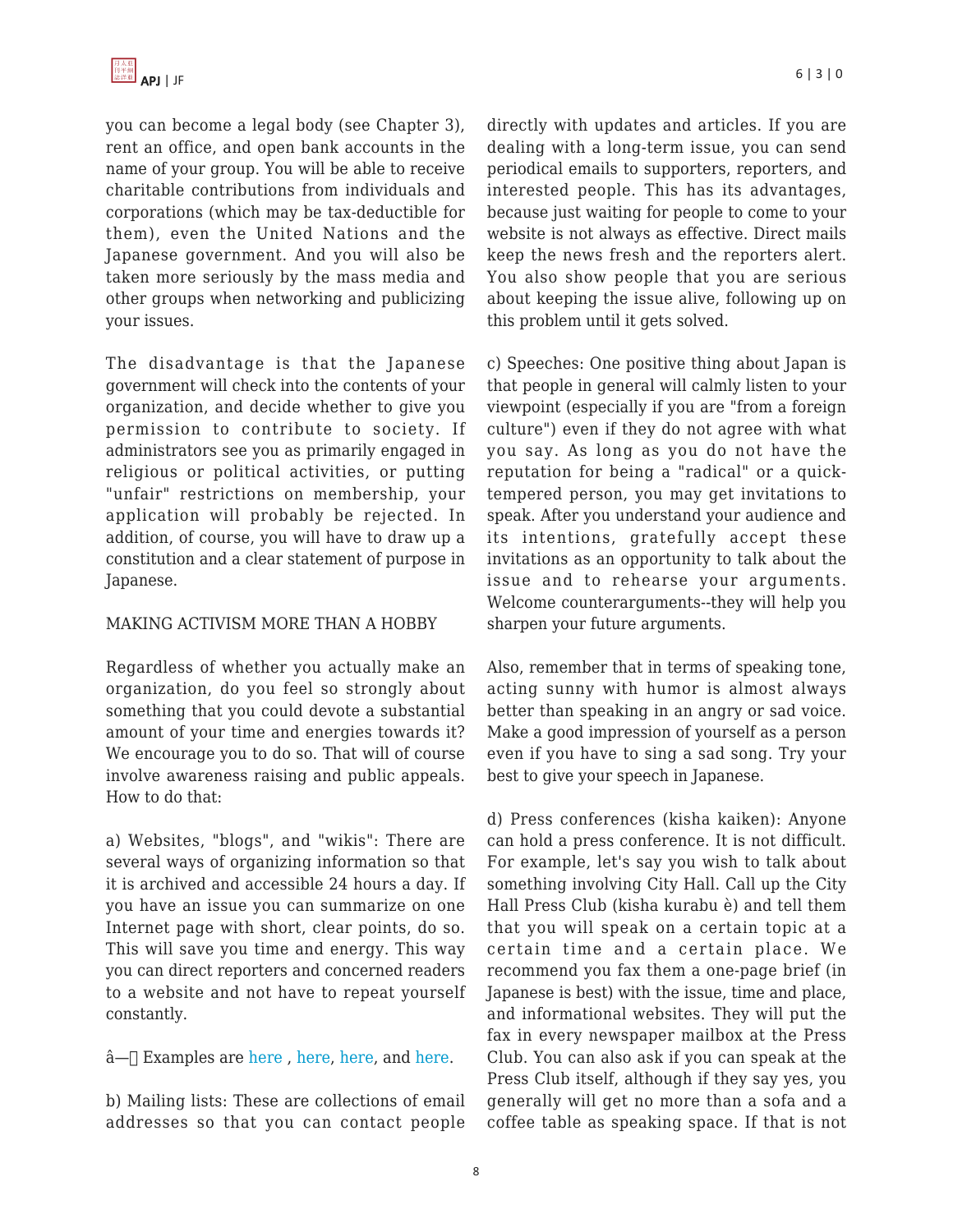satisfactory, you can also speak at local citizen centers and public forum centers, but these events will cost you money, and staff at these centers may refuse to rent a room to you if they feel your issue is too political or businessoriented.

The best time to start a press conference is around 11AM (reporters generally come to work at 10AM, and this will catch them before lunch), or between 1 and 2PM. Articles done at this time will probably end up in the evening edition (yuukan), which has a smaller audience. If you want to make the morning edition (choukan), start your press conference at around 3PM.

Be prepared. Always have handouts and business cards to give reporters. Make sure that everything you want to say is written down, or they may misquote you. We suggest that you speak for no more than 15 minutes, then open the floor to questions. Plan to be finished within an hour. Remember that reporters are people too. They have angles, deadlines, and boredom levels, so keep it quick and interesting, if not even a little entertaining. If they are interested in the issue, they will give you more press coverage in future.

Get business cards (meishi) from all journalists who attend. Ask them at the beginning of the press conference to leave their cards in an assigned spot. You will get them--journalists are ethically obligated to identify themselves when asked. This way you will know who attended, what media to check for the articles, and what reporters' email addresses to add to your mailing lists. When you find the articles, clip them for photocopying (pointing to newspaper articles really increases your credibility). We recommend you scan then and put them on your webpage, or download them from their site as text (do this quickly, as many Japanese news sites remove their articles within days). This will not cause copyright problems. Under the Fair Use Doctrine, as long as you a) acknowledge the source (you do not claim the writing is yours), and b) do not charge money for downloading the articles from your site, you can use these articles for educational purposes.

And of course, if you give a press conference and nobody comes, do not be disappointed. At least you tried. Try again later when you think the Japanese media will find a "peg" (a current newsworthy topic of interest) to hang your story on. For more information, and a case study of how a news story was made into an international issue, see the book "[JAPANESE](http://www.debito.org/japaneseonly.html) [ONLY: The Otaru Hot Springs Case and Racial](http://www.debito.org/japaneseonly.html) [Discrimination in Japan.](http://www.debito.org/japaneseonly.html)"

e) Forums: These are difficult, taking weeks or months to organize, a sizeable investment of money in advertising, and people skills to inspire other people to cooperate. We suggest you get involved with some other groups who have done forums, and learn from their experience first.

f) Outdoor demonstrations: Signatures on petitions and demonstrations are possible, but in Japan some limitations apply. If you want to do anything outside a room of a political nature (in other words, in public without walls surrounding your message), you will have to get the permission of the police, as well as any storefronts/business organizations in the area of your demonstration.

More on outdoor demonstrations [here](http://www.debito.org/japantimes030403.html). More on street petitioning in Japan [here.](http://www.debito.org/pale499.html#aldwinckle)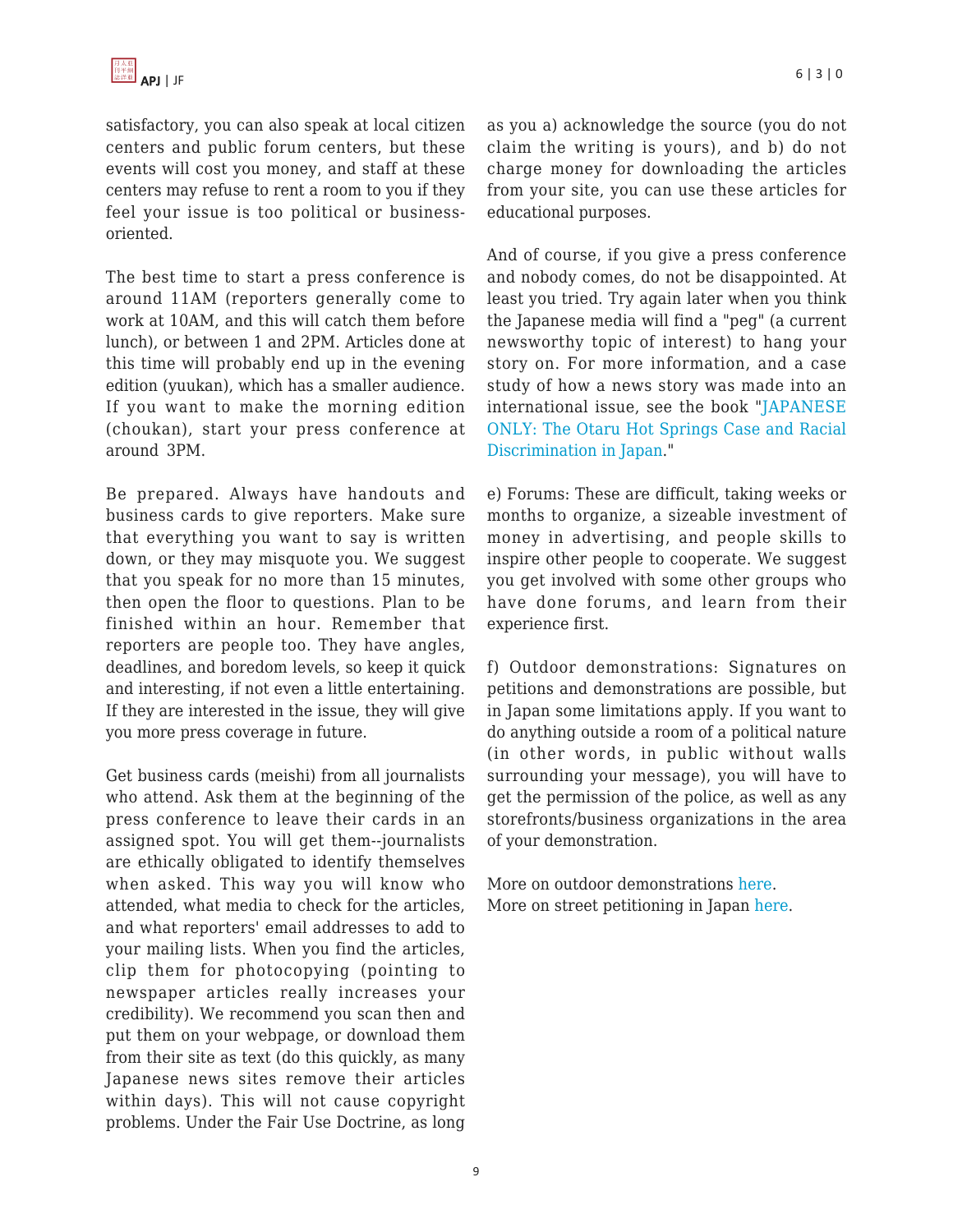

#### **Foreign workers protest working conditions at Nova Schools in 2007**

g) Meeting politicians and bureaucrats: If your issue involves creating and/or interpreting the laws or ministerial directives, make an appointment with the pertinent ministry or local government office. Give your arguments in writing, with a brief oral introduction, and ask for a reply in writing. You probably will not get much of a response from them, but if you do, it will be an official statement to point to in future, to show that the government is aware of the issue. It will also be proof that you tried all channels. Again, more in book "[JAPANESE](http://www.debito.org/japaneseonly.html) [ONLY: The Otaru Hot Springs Case and Racial](http://www.debito.org/japaneseonly.html) [Discrimination in Japan.](http://www.debito.org/japaneseonly.html)"

#### **Running for Elected office**

You may also have the dream of changing Japan by becoming a politician, and putting your energy into policies. This is not impossible. Japan is a democracy, and has elected representatives to its Diet (parliament). Some representatives are foreign-born or with foreign roots (such as ethnic Taiwanese Ms. Ren Hou, ethnic Finn Tsurunen Marutei, and the late Arai Shoukei, an ethnic Korean), so "foreigners" do get elected.

However, to vote or run for office, you must have Japanese citizenship. Proposals to give long-term foreigners, even the Japan-born ethnic "Zainichi" Koreans, Chinese, etc., the right to vote and hold office have generally been unsuccessful.

If you have political ambitions, we suggest you start small. Understand how the Japanese political process works by volunteering for an elected representative's office at the local, prefectural, or national level. Local politicians surprisingly often like the cachet of having a foreigner on staff, sometimes making them visible during election campaigns. Even when an election is not taking place, some national Dietmember offices advertise unpaid internships, so look around. Citizenship is not required.

For some stories from one of the authors on how election campaigns are run at the local level, see [here](http://www.debito.org/activistspage.html#nanporoelections).

Even if you do not wish to get involved in elections or staff volunteers, you can still lobby politicians. Make an appointment at their office, and you might get an audience. Do not get your hopes up unless your timing is good or the issue you want to lobby about is current. It helps to have the mass media behind you, so review the section above on press conferences etc. beforehand.

#### STAYING POSITIVE WHEN PEOPLE SAY "JAPAN WILL NEVER CHANGE"

Our experience is that you will hear this sort of thing from all sides, Japanese and non-Japanese. Japan is unique, Japan is special, Japan is different, Japan will never change... et cetera. We do not believe this. No society is completely closed to outside contact, opinions and influences, especially in this age of increased international communication, cooperation, and globalization.

We also do not believe that any society is so perfect that it cannot be improved in some way. Instead, we think that anyone regardless of